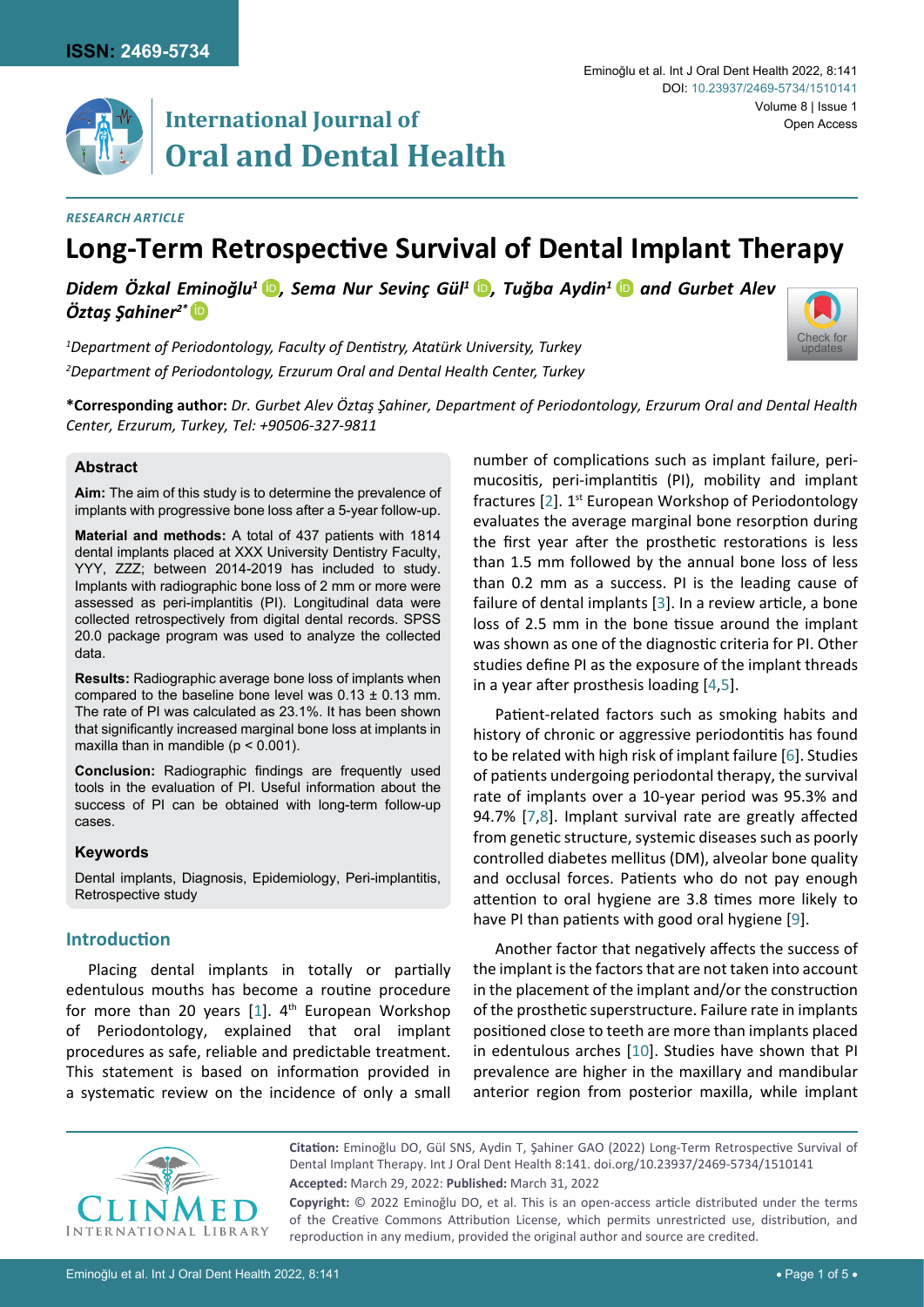failures are more predictable in the maxillary posterior region [\[6](#page-3-4)[,11\]](#page-4-5). Implants placed adjacent to implant are more susceptible for horizontal bone resorption. Implants placed in bone-grafted sites have showed increased vertical bone loss [[12\]](#page-4-6). Studies concluded that clinical presence of keratinized gingiva prevents dental implants from PI [[13\]](#page-4-7). Malpositioned placed implants led to bone loss, mobility, PI (48.2%) and finally implant failure [\[14](#page-4-8)].

PI and early implant failure were more frequently associated with narrow diameter implants in studies [[15](#page-4-9),[16\]](#page-4-10). Rough implant surfaces exposed due to bone loss are very suitable surfaces for plaque retention. A meta-analysis study found that the prevalence of PI in implants with a moderately rough surface was lower than in implants with minimal roughness and roughness [[3](#page-3-1)]. Although there were many studies examining the relationship between different collar/platform designs and PI, the interaction has not been fully elucidated [[9](#page-4-1)].

The objective of the present study was to assess the long-term radiographic bone loss outcome after dental implant placement therapy in a 5-years period.

#### **Material and Methods**

#### **Study design**

This study is a longitudinal cohort study that evaluates the data obtained by retrospectively examining digital dental records. A total of 437 patients treated with 1814 dental implants between 2014-2019 at XXX University, Faculty of Dentistry, YYY were included for evaluation. The study was conducted in full accordance with the World Medical Association Declaration of Helsinki, approved by the Ethics Committee of XXX University, Dentistry Faculty in YYY (2020/8/47). The radiographic images to be included in the study were determined

according to the availability of the individual's radiographic image both before the implant application and 5 years after the implant application. Age and sex variables were registered from the dental records.

## **Assessment of peri-implantitis**

The distance from reference point (implant-fixture/ abutment connection) to the first visible apical boneimplant contact was measured in millimeters [\[17\]](#page-4-3). All radiographs were analyzed by another physician who was unrelated to the treatment of the patients. 30 radiographs were randomly selected to measure twofold to analyze intra-examiner reproducibility [\[18\]](#page-4-4). Implants with radiographic bone loss of 2 mm or more were assessed as PI.

Marginal alveolar bone level of implants on digital dental radiographs was estimated using Pro-max®, PlanmecaOy (Helsinki, Finland) dental imaging software. A calibration tool was already available in the software program used to calculate distances in millimeters. At implants on radiographs, the implant length reported by the manufacturer was used for calibration.

#### **Statistical analysis**

SPSS 20.0 (SPSS Inc, Chicago, IL, USA) package program was used to analyze the collected data. The results were described as the mean  $\pm$  standard deviation (SD). The normal distribution suitability of the parameters was determined by the Kolmogorov-Smirnov test. Because all parameters were normalized, comparisons between independent groups were performed statistically using the t-test. The value of  $p < 0.05$  was considered to be statistically significant.

#### **Results**

1814 implants of 437 patients were evaluated for analysis. There was no significant difference between

| Demographic variables     | Implants (n) | Marginal bone loss (mean ± SD) (mm) | PI(n) | PI(%) |
|---------------------------|--------------|-------------------------------------|-------|-------|
| Total                     | 1814         | $0.13 \pm 0.13$                     | 419   | 23.1% |
| Age                       |              |                                     |       |       |
| $\geq 60$ Years           | 349          | $0.12 \pm 0.12$                     | 73    | 20.9% |
| $\geq$ 59 Years           | 1465         | $0.13 \pm 0.14$                     | 346   | 23.6% |
| Gender                    |              |                                     |       |       |
| Female                    | 831          | $0.13 \pm 0.13$                     | 190   | 22.9% |
| Male                      | 983          | $0.13 \pm 0.14$                     | 229   | 23.3% |
| <b>Anatomic variables</b> |              |                                     |       |       |
| Jaw                       |              |                                     |       |       |
| Maxilla                   | 920          | $0.14 \pm 0.15$                     | 209   | 22.7% |
| Mandible                  | 894          | $0.11 \pm 0.12$                     | 210   | 23.3% |
| Location                  |              |                                     |       |       |
| Anterior                  | 369          | $0.13 \pm 0.15$                     | 82    | 22.2% |
| Posterior                 | 1445         | $0.13 \pm 0.13$                     | 337   | 23.3% |

<span id="page-1-0"></span>**Table 1:** Distribution of marginal bone loss and frequency of PI (1814 implants).

\*means statistically significant difference (p < 0.01); PI: Periimplantitis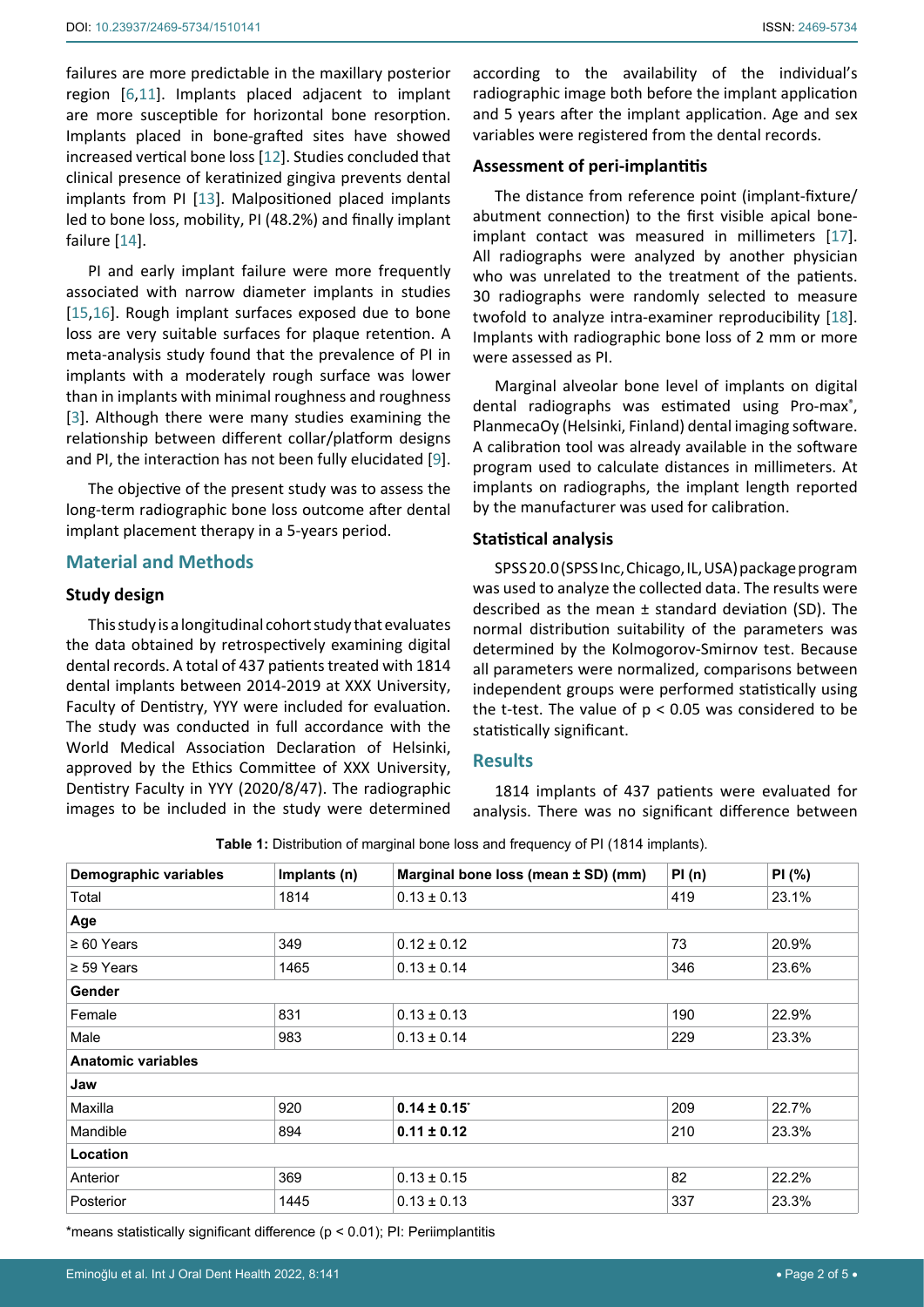population in terms of gender. The numbers of included implants/patients, average bone loss and frequency of PI for each gender, age group, jaw and location presented in [Table 1.](#page-1-0)

Periimplantitis was diagnosed around 419 implants, out of 1814 dental implants examined in the study. On the radiographs the average bone loss of all implants when compared with the baseline radiographs was  $0.13 \pm 0.13$  mm. The ratio of PI observed at radiographs was 23.1% among all. There was significantly increased marginal bone loss at implants in maxilla than in mandible (p < 0.001) ([Table 1](#page-1-0)).

[Table 2](#page-2-0) represents the ratio of distribution of PI in terms of implant number. The highest rate of PI was observed among the implants placed in areas 32 and 42 (33.3%). The lowest ratio was observed as 13.7% in implants of site 44.

<span id="page-2-0"></span>**Table 2:** Ratio of distribution of peri-implantitis in terms of implant site.

| Implant site | Implant (n) | PI             |       |
|--------------|-------------|----------------|-------|
|              |             | n              | $\%$  |
| 11           | 29          | 6              | 20.7% |
| 12           | 39          | $\overline{7}$ | 17.9% |
| 13           | 41          | 12             | 29.3% |
| 14           | 100         | 22             | 24.4% |
| 15           | 84          | 13             | 15.5% |
| 16           | 113         | 25             | 22.1% |
| 17           | 56          | 15             | 26.8% |
| 21           | 26          | 5              | 19.2% |
| 22           | 36          | 9              | 25.0% |
| 23           | 44          | $\overline{7}$ | 15.9% |
| 24           | 91          | 23             | 25.3% |
| 25           | 102         | 22             | 21.6% |
| 26           | 108         | 26             | 24.1% |
| 27           | 61          | 17             | 27.9% |
| 31           | 11          | 3              | 27.3% |
| 32           | 21          | $\overline{7}$ | 33.3% |
| 33           | 34          | 6              | 17.6% |
| 34           | 63          | 20             | 31.7% |
| 35           | 59          | 16             | 27.1% |
| 36           | 142         | 34             | 23.9% |
| 37           | 99          | 24             | 24.2% |
| 41           | 12          | $\overline{c}$ | 16.7% |
| 42           | 24          | 8              | 33.3% |
| 43           | 32          | 6              | 18.8% |
| 44           | 51          | $\overline{7}$ | 13.7% |
| 45           | 70          | 20             | 28.6% |
| 46           | 147         | 34             | 23.1% |
| 47           | 129         | 23             | 17.8% |
| Total        | 1814        | 419            | 23.1% |

PI: Periimplantitis

[Figure 1](#page-3-7) shows the PI number qualitatively based on the site where it is applied. Although the PI rate is less than 24%, the number of implants with the highest number of peri-implanter bone loss was detected in implant sites 36 and 46. There were only 2 implants recorded as PI at the site 41 and 3 implants at the site 31.

## **Discussion**

This retrospective study investigating the long-term marginal bone loss of a large number of dental implants was carried out to detail the data in which relatively few implants were evaluated in the literature. Among the 1814 dental implants examined in the research, 419 implants with PI were determined a prevalence of 23.1%. Epidemiological studies are complex due to the diversity of definitions in peri-implanter diseases [\[19](#page-4-11)]. Retrospective follow-up studies are cornerstones for dental implant treatment modalities. Radiographs showing bone loss around the implants are among the most important parameters used in long-term follow-up studies. Panoramic radiographs are frequently used in the evaluation of marginal bone loss around the implant, except in single implant cases. Panoramic radiographs are preferred due to being more comfortable for patients and causing lower doses of radiation in multiple implant applications [\[20](#page-4-12)].

The prevalence of PI reported as 0-14.4% in 2002; 16% in 2004; 16% in 2006; 23.7% in 2011; 24.4% in 2019 in studies and found as 23.1% in the present study in 2020 [[18,](#page-4-4)[21](#page-4-13)[,22\]](#page-4-14). In addition, in a review, the prevalence of peri-implant diseases has recently been reported that ranging from 1% to 47% [[23\]](#page-4-15).

This study demonstrates the high survival rate in radiographic examination of implants after 5 years of loading, regardless of gender and age. In the study published by Mumcu in 2019, it was shown that bone loss around the implant is related neither age nor gender [[24\]](#page-4-16). In a study examining the success rate of implants in patients with a history of periodontal disease and periodontologically healthy individuals, it was found that age and gender were not factors affecting PI in both groups [[25\]](#page-4-17). The data in the present study is similar to the results presented by Attard and Zarb [\[26\]](#page-4-18). Additionally, Hopp, et al. suggest that female patients are prone to show a 2-fold risk than males for severe peri-implanter bone loss [\[27\]](#page-4-19). Increased PI prevalence in female gender has also previously been reported in another study [\[28](#page-4-20)].

There was statistically significant difference between implants inserted in the maxilla and the mandible in terms of PI. A higher amount of peri-implanter bone loss was observed in the maxilla. Alsaadi reported less implant loss in the mandible than in the maxilla in study [\[29](#page-4-21)]. When the anterior and posterior regions of the jaws were evaluated; similar amount of peri-implanter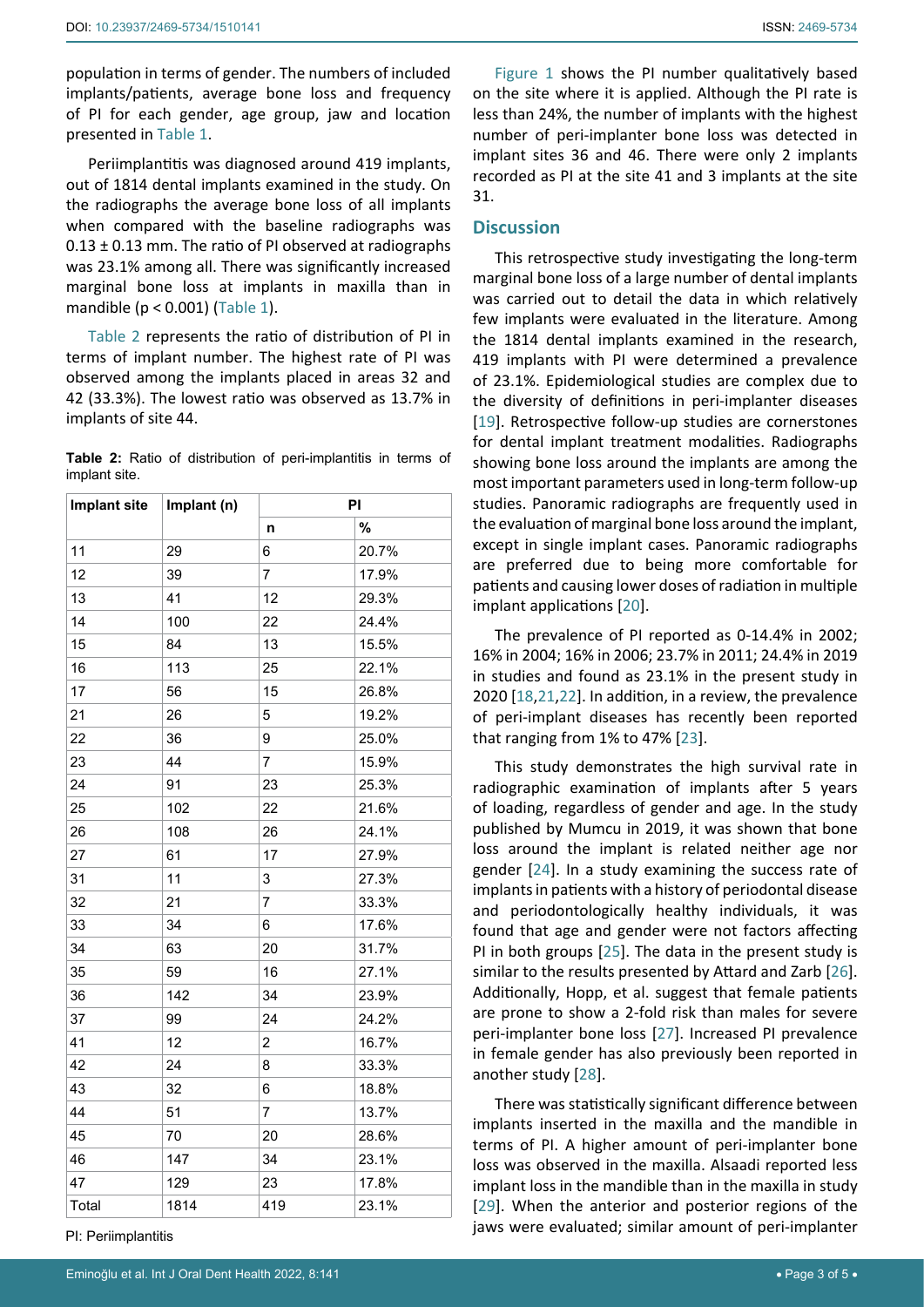<span id="page-3-7"></span>

bone loss was observed in the premolar/molar area in comparison with anterior sites. In a study investigating the prevalence of implant loss, there was no difference between maxilla and mandible; however it has been shown that there is an increase in implant loss in the posterior region [\[30\]](#page-4-22).

The major limitation of this study is that clinical measurements were not performed in addition to radiographic examination in the evaluation of PI. Another limitation is that the 5-year follow-up period may be considered short. Further studies with clinical measurements and longer follow-up period are needed.

## **Conclusions**

A combination of several factors may lead to early or late implant loss due to PI. There are studies in the literature suggests that PI usually appears five years after the prosthetic loading. Additionally, there are also another contributing factors related to PI. Therefore, further work is needed to evaluate the prevalence of PI and reveal the factors related to peri-implanter bone loss by using clinical and radiographic parameters both.

## **Conflict of Interest**

There is no conflict of interest between the authors in this study.

## **References**

- <span id="page-3-6"></span>1. [De Boever AL, Quirynen M, Coucke W, Theuniers G, De](https://pubmed.ncbi.nlm.nih.gov/19793321/)  [Boever JA \(2009\) Clinical and radiographic study of implant](https://pubmed.ncbi.nlm.nih.gov/19793321/)  [treatment outcome in periodontally susceptible and non](https://pubmed.ncbi.nlm.nih.gov/19793321/)[susceptible patients: A prospective long-term study. Clin](https://pubmed.ncbi.nlm.nih.gov/19793321/)  [Oral Implants Res 20: 1341-1350.](https://pubmed.ncbi.nlm.nih.gov/19793321/)
- <span id="page-3-0"></span>2. [Berglundh T, Persson L, Klinge B \(2002\) A systematic](https://pubmed.ncbi.nlm.nih.gov/12787220/)  [review of the incidence of biological and technical](https://pubmed.ncbi.nlm.nih.gov/12787220/)  [complications in implant dentistry reported in prospective](https://pubmed.ncbi.nlm.nih.gov/12787220/)  [longitudinal studies of at least 5 years. J Clin Periodontol](https://pubmed.ncbi.nlm.nih.gov/12787220/)  [29: 197-212.](https://pubmed.ncbi.nlm.nih.gov/12787220/)
- <span id="page-3-1"></span>3. [Rakic M, Galindo-Moreno P, Monje A, Radovanovic S,](https://pubmed.ncbi.nlm.nih.gov/29218422/)  [Wang HL, et al. \(2018\) How frequent does peri-implantitis](https://pubmed.ncbi.nlm.nih.gov/29218422/)  [occur? A systematic review and meta-analysis. Clin Oral](https://pubmed.ncbi.nlm.nih.gov/29218422/)  [Investig 22: 1805-1816.](https://pubmed.ncbi.nlm.nih.gov/29218422/)
- <span id="page-3-2"></span>4. [Fransson C, Lekholm U, Jemt T, Berglundh T \(2005\)](https://pubmed.ncbi.nlm.nih.gov/16117768/)  [Prevalence of subjects with progressive bone loss at](https://pubmed.ncbi.nlm.nih.gov/16117768/)  [implants. Clin Oral Implants Res 16: 440-446.](https://pubmed.ncbi.nlm.nih.gov/16117768/)
- <span id="page-3-3"></span>5. [Koldsland OC, Scheie AA, Aass AM \(2010\) Prevalence](https://pubmed.ncbi.nlm.nih.gov/20151801/)  [of peri-implantitis related to severity of the disease with](https://pubmed.ncbi.nlm.nih.gov/20151801/)  [different degrees of bone loss. J Periodontol 81: 231-238.](https://pubmed.ncbi.nlm.nih.gov/20151801/)
- <span id="page-3-4"></span>6. [Oh SL, Shiau HJ, Reynolds MA \(2020\) Survival of dental](https://pubmed.ncbi.nlm.nih.gov/31027959/)  [implants at sites after implant failure: A systematic review.](https://pubmed.ncbi.nlm.nih.gov/31027959/)  [J Prosthet Dent 123: 54-60.](https://pubmed.ncbi.nlm.nih.gov/31027959/)
- <span id="page-3-5"></span>7. [Jansson H, Hamberg K, De Bruyn H, Bratthall G \(2005\)](https://pubmed.ncbi.nlm.nih.gov/15903175/)  Clinical consequences of IL[-1 genotype on early implant](https://pubmed.ncbi.nlm.nih.gov/15903175/)  [failures in patients under periodontal maintenance. Clin](https://pubmed.ncbi.nlm.nih.gov/15903175/)  [Implant Dent Relat Res 7: 51-59.](https://pubmed.ncbi.nlm.nih.gov/15903175/)